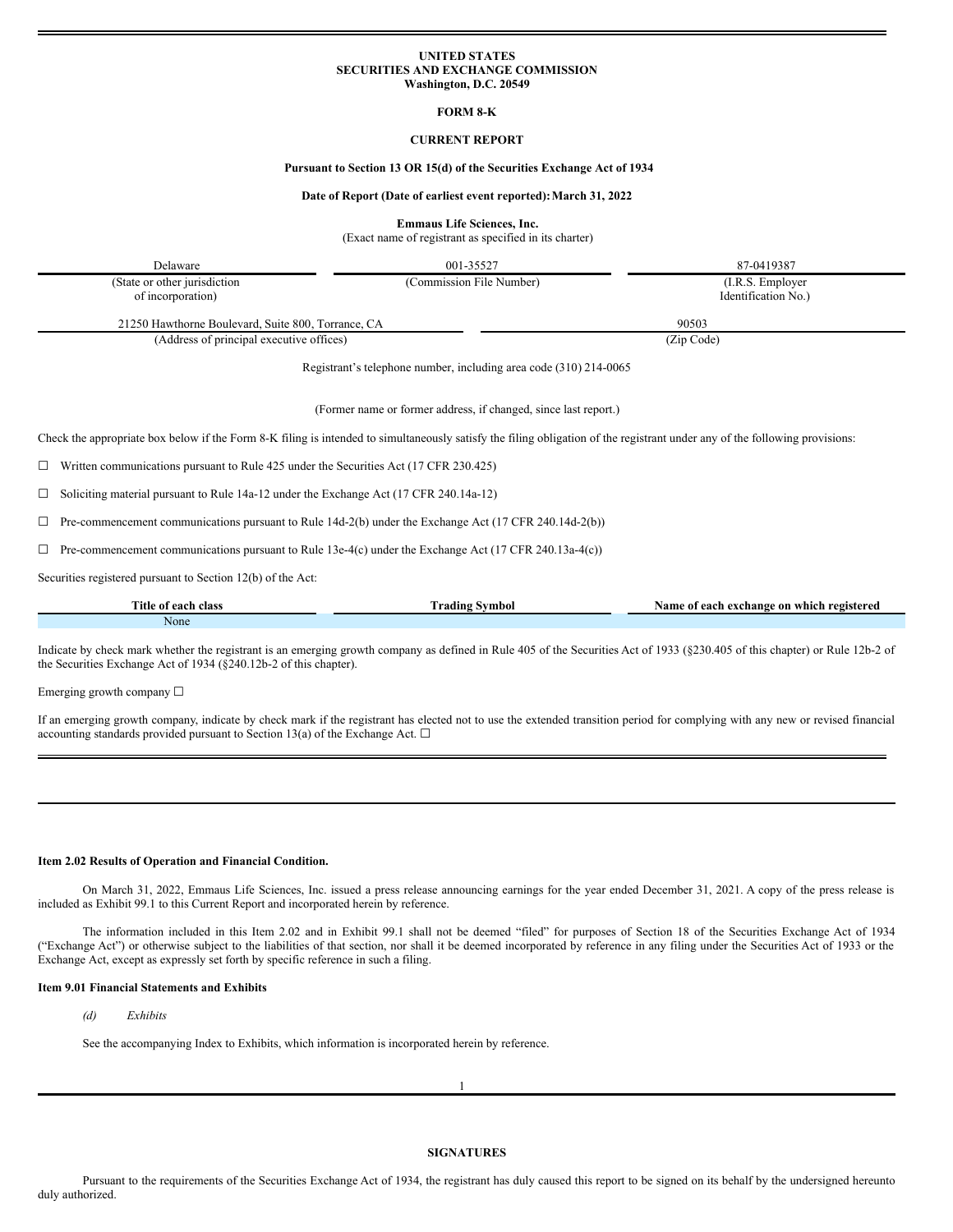By: /s/ YASUSHI NAGASAKI

Name: Yasushi Nagasaki Title: Chief Financial Officer

2

# **INDEX TO EXHIBITS**

| <b>Number</b><br>Description                                                       |  |
|------------------------------------------------------------------------------------|--|
|                                                                                    |  |
| 99.1<br>March 31, 2022 press release.                                              |  |
| 104<br>Cover Page Interactive Data File (embedded within the Inline XBRL document) |  |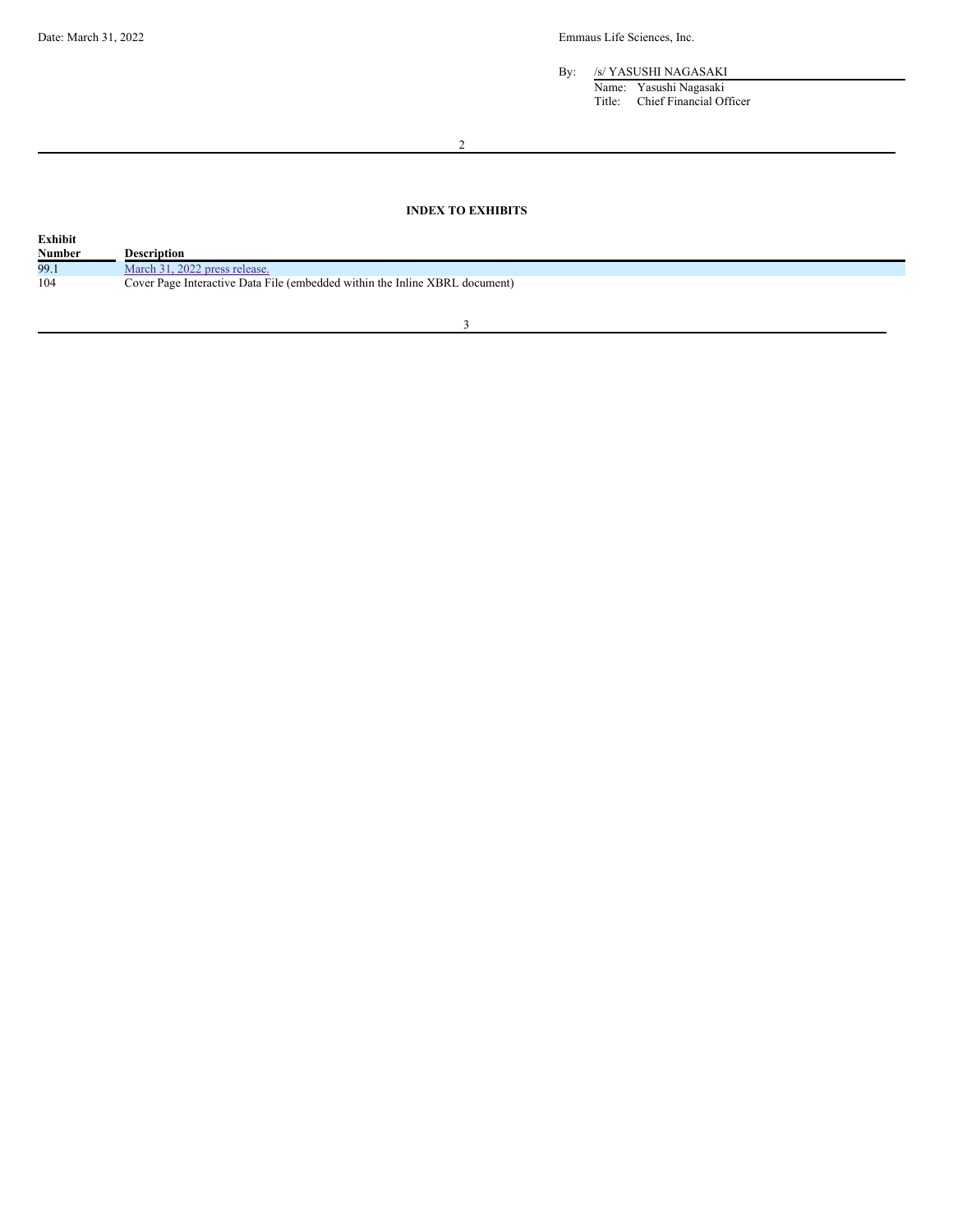

## **Emmaus Life Sciences Reports 2021 Financial Results and Provides Business Update**

Torrance CA, March 31, 2022 - Emmaus Life Sciences, Inc. (OTCQX: EMMA) a commercial-stage biopharmaceutical company and leader in the treatment of sickle cell disease, today reported financial results for the year ended December 31, 2021 and an update on recent activities.

## **Recent Highlights**

- March 2022: Announced that the Florida Medicaid Pharmaceutical & Therapeutics Committee has added Endari® to the Florida Medicaid Preferred Drug List, effective April 1, 2022, eliminating the need for prior authorization for Medicaid patients.
- March 2022: Received full marketing authorization for Endari from the United Arab Emirates (U.A.E.) Ministry of Health after a five-month review of the company's marketing authorization application.
- December 2021: Presented positive transfusion data from a post-hoc analysis of the phase 3 clinical study of Endari, the company's prescription L-glutamine oral powder, in patients with sickle cell disease, at the 63rd American Society of Hematology (ASH) Annual Meeting. Data confirmed that Endari meaningfully reduces both pain crises and hospitalizations.
- November 2021: Announced collaboration with UpScript to offer telehealth solutions to sickle cell disease patients, expanding access to Endari®. The partnership allows patients to see a doctor remotely and receive same-day physician authorization and prescriptions for Endari, which will be delivered directly to their home within just a few days.
- November 2021: Entered into an agreement with Asembia to provide expanded patient and provider support services to simplify access to Endari. Asembia provides a single point of contact for benefits investigation and financial and co-pay assistance, as well as patient and provider education.
- October 2021: Signed an agreement with Kainos Medicine, Inc., granting Emmaus an exclusive license to patent rights, know-how and other intellectual property relating to Kainos' novel IRAK4 inhibitor (KM10544) for the treatment of cancers, including leukemia, lymphoma and solid tumors.

"Recently, we have made substantial progress in expanding access to Endari for sickle cell disease patients in need," stated Yutaka Niihara, M.D., M.P.H., Chairman and Chief Executive Officer of Emmaus. "Although our financial results for 2021 were below our expectations, we anticipate that the full roll-out of our new telehealth solution in the coming weeks will improve patient access and efficiency in the delivery of Endari to sickle cell patients throughout the United States. Internationally, we are pleased to have recently received marketing approval of Endari in the U.A.E. and our first major order from our exclusive distributor there. We are actively pursuing additional marketing approvals of Endari to treat the approximately 225,000 sickle cell disease patients throughout the Middle East North Africa (MENA) region and we expect this expanded distribution, along with our telehealth solution, to help generate increased sales of Endari during 2022."

Dr. Niihara continued, "In addition to our focus on increasing patient access to Endari, we have expanded our clinical pipeline. In particular, we have seen promising results from our ongoing preclinical studies of the IRAK4 inhibitor licensed from Kainos Medicine, Inc. in October 2021, which may prove to be a novel, potential treatment option for hard-to-treat lymphomas such as Waldenström's Macroglobulinemia with MYD88 mutation. We also eagerly anticipate results from an additional proof-of-concept study of Endari as a treatment for diverticulosis, expected in mid-2022. If positive, we should be able to move directly into a registration trial. The current year is shaping up to be an exciting one for Emmaus and we look forward to providing updates throughout the year."

## **Financial and Operating Results**

Net Revenues. Net revenues for the year ended December 31, 2021 were \$20.6 million, compared to \$23.2 million for 2020. Although sales volume as measured by number of boxes of Endari sold held steady compared to 2020, net revenues were adversely affected by somewhat higher and more frequent discounts afforded distributors on bulk preorders in 2021 compared to 2020.

**Operating Expenses**. Total operating expenses for the year were \$23.4 million, compared with \$21.0 million for 2020. Of the increased expenses, \$1.7 million was attributable to increased research and development expenses primarily related to license fees paid to Kainos Medicine, Inc. relating to Kainos' novel IRAK4 inhibitor in research and development expenses associated with the company's pilot/phase 1 diverticulosis sub-study in which enrollment was completed in December 2021. The company also incurred a \$1.0 million increase in selling expenses resulting from more frequent travel associated with the lifting of COVID-19 related travel restrictions in the U.S. and foreign countries.

**Operating Income (Loss).** Operating loss for the year ended December 31, 2021 was \$6.1 million, compared with operating loss of \$32,000 in 2020.

**Other Income (Expense).** Other expense increased by \$10.8 million, or 1,074%, to \$9.8 million for the year ended December 31, 2021, compared to other income of \$1.0 million in 2020, which included a \$7.7 million gain from sale of marketable securities. The company did not realize a similar gain in 2021. The increase in other expense in 2021 included a \$3.5 million increase in foreign exchange loss and a \$2.0 million increase in change in fair value of conversion feature derivatives, partially offset by a \$2.9 million decrease in interest expense.

**Net Income (Loss)**. For the year, the company reported a net loss attributable to common stockholders of \$15.9 million, or \$0.32 per share, based on approximately 49.3 million weighted average basic and diluted common shares. This compares to net income of \$1.4 million, or \$0.03 per share, based on approximately 49.0 million weighted average basic and diluted common shares, for 2020. The increased net loss was primarily attributable to the operating loss for the year and increase in other expense discussed above.

**Liquidity and Capital Resources**. At December 31, 2021, the company had cash and cash equivalents of \$2.3 million, compared with \$2.5 million at December 31, 2020.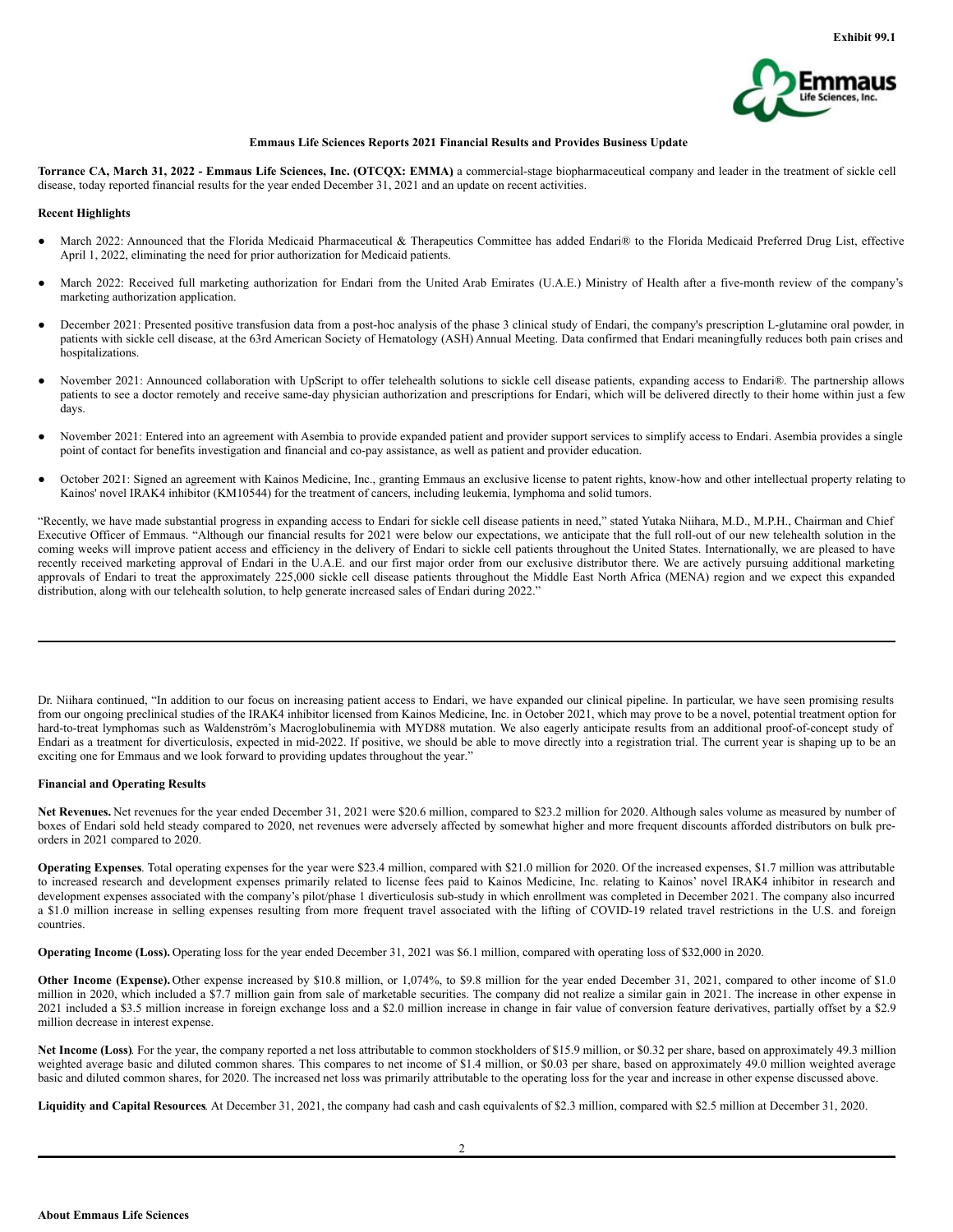<span id="page-3-0"></span>Emmaus Life Sciences, Inc. is a commercial-stage biopharmaceutical company and leader in the treatment of sickle cell disease. The company currently markets U.S. Food and Drug Administration approved Endari® (L-glutamine oral powder), indicated to reduce the acute complications of sickle cell disease in adults and children 5 years and older. The company is also engaged in the discovery and development of innovative treatments and therapies for certain rare and orphan diseases as well as those affecting larger populations, such as diverticulosis. For more information, please visit www.emmausmedical.com.

#### **About Endari®** (prescription grade L-glutamine oral powder)

Endari®, Emmaus' prescription grade L-glutamine oral powder, was approved by the FDA in July 2017 for treating sickle cell disease in adult and pediatric patients five years of age and older. Sales of Endari® began in the United States in 2018.

#### **Indication**

Endari® is indicated to reduce the acute complications of sickle cell disease in adult and pediatric patients five years of age and older.

#### **Important Safety Information**

The most common adverse reactions (incidence >10 percent) in clinical studies were constipation, nausea, headache, abdominal pain, cough, pain in extremities, back pain, and chest pain.

Adverse reactions leading to treatment discontinuation included one case each of hypersplenism, abdominal pain, dyspepsia, burning sensation, and hot flash.

The safety and efficacy of Endari in pediatric patients with sickle cell disease younger than five years of age has not been established.

For more information, please see full Prescribing Information of Endari at: www.ENDARIrx.com/PI.

# **Forward-looking Statements**

This press release contains forward-looking statements made pursuant to the safe harbor provisions of the Private Securities Litigation Reform Act of 1995, as amended, including statements regarding possible increased access to Endari in the U.S. through telemedicine and potential increased sales of Endari following full marketing authorization for Endari in the U.A.E. and, possibly, other countries in the Middle East North Africa region. These forward-looking statements are subject to numerous assumptions, risks and uncertainties which change over time, including uncertainties related to the company's working capital and ability to carry on its existing operations and obtain needed financing, risks inherent in the commercialization of Endari in the U.S. and abroad, and other factors disclosed in the company's Annual Report on Form 10-K for 2021 filed with the Securities and Exchange Commission on March 31, 2022, and actual results may differ materially. Such forward-looking statements speak only as of the date they are made, and Emmaus assumes no duty to update them, except as may be required by law.

#### **Company Contact:**

Emmaus Life Sciences, Inc. Willis Lee Chief Operating Officer (310) 214-0065, Ext. 1130 wlee@emmauslifesciences.com

# **Investor Relations Contact:**

Rx Communications Group Michael Miller (917)-633-6086 mmiller@rxir.com

(Financial Tables Follow)

3

## **Emmaus Life Sciences, Inc.**

**Condensed Consolidated Statement of Operations and Comprehensive Income (Loss)**

(in thousands, except share and per share amounts)

|                                            | Year Ended December 31 |            |              |            |
|--------------------------------------------|------------------------|------------|--------------|------------|
|                                            | 2021                   |            | 2020         |            |
| Revenues, Net                              |                        | 20,610     | аĐ.          | 23,167     |
| Cost of Goods Sold                         |                        | 3,312      |              | 2,248      |
| Gross Profit                               |                        | 17.298     |              | 20,919     |
| <b>Operating Expenses</b>                  |                        | 23,426     |              | 20,951     |
| Loss from Operations                       |                        | (6,128)    |              | (32)       |
| Total Other Income (Expense)               |                        | (9,793)    |              | 1,005      |
| Net Income (Loss)                          |                        | (15,946)   |              | 1,354      |
| Comprehensive Income (Loss)                |                        | (17, 345)  |              | 2,577      |
| Earnings (Net Loss) per Share              | S                      | (0.32)     | $\mathbf{S}$ | 0.03       |
| Weighted Average Common Shares Outstanding |                        | 49,253,156 |              | 48,897,004 |